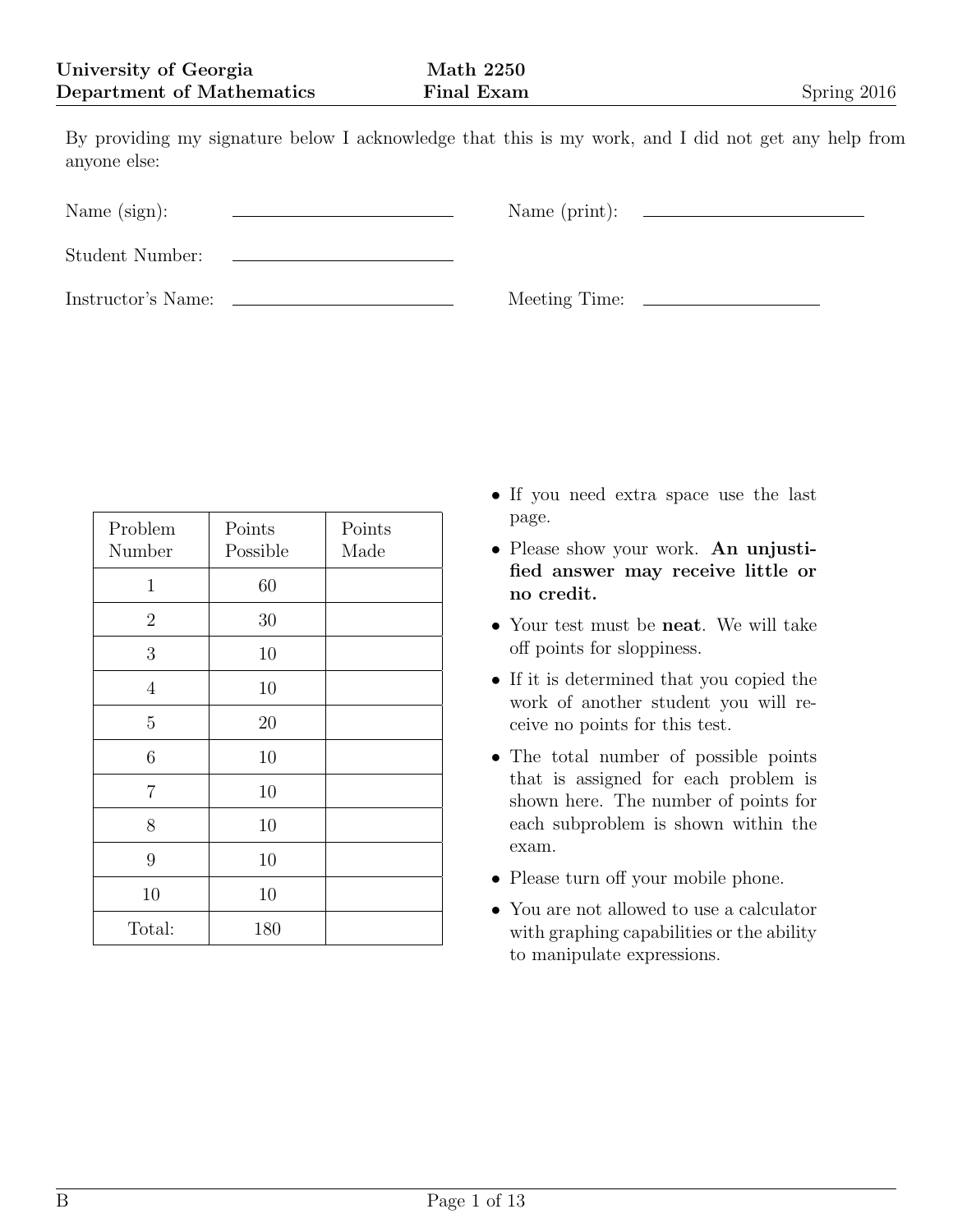- 1. Determine the derivatives of each of the following functions:
	- (a)  $[10 \text{ pts}]$   $f(x) = x^2 \sin(4x) + 4$

(b) [10 pts] 
$$
g(x) = \frac{e^{3x} + 1}{1 + 5x} + 2
$$

(c) [10 pts] 
$$
h(x) = x^3 \ln(4 + x \cos(2x + 1))
$$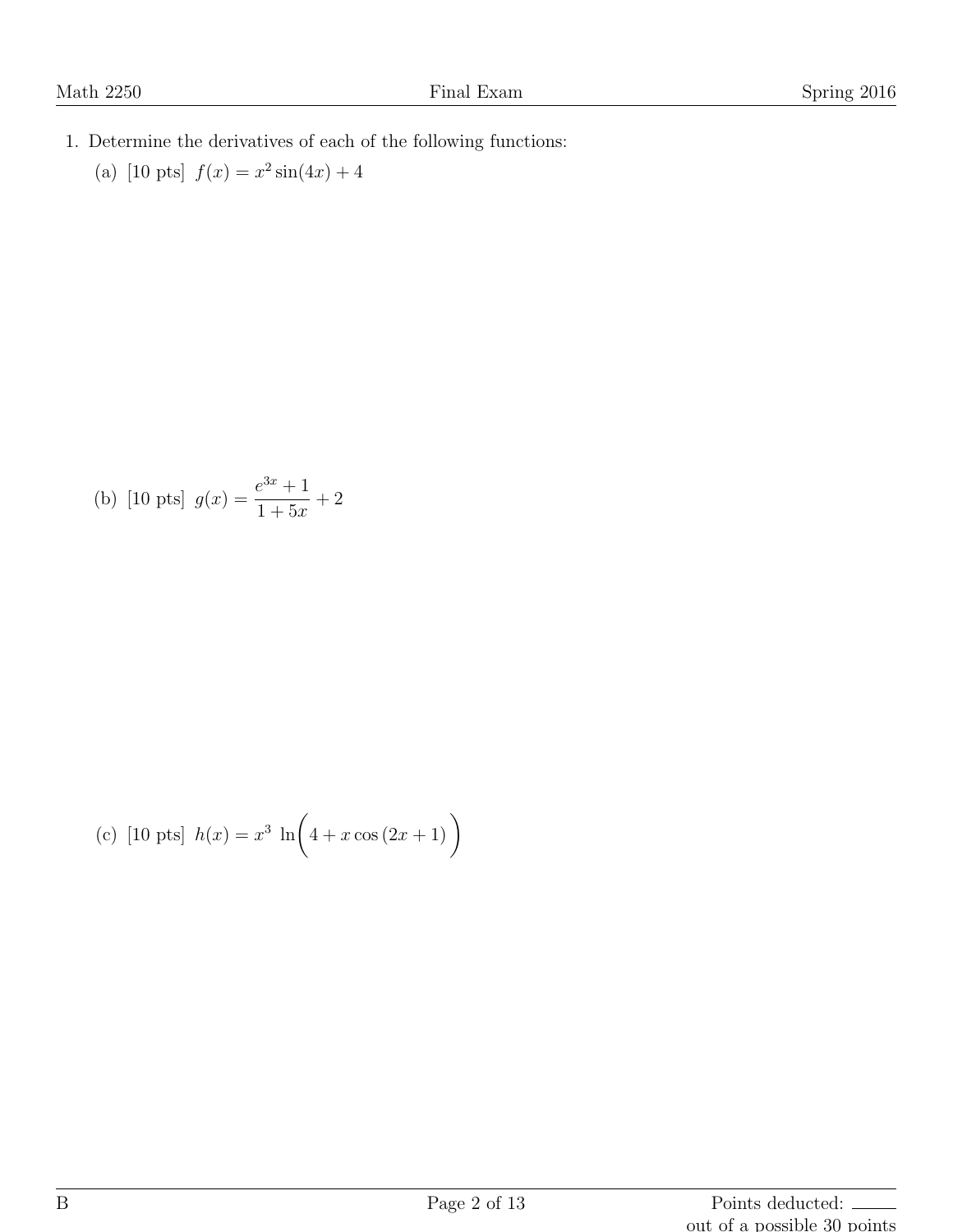(d) [10 pts] 
$$
p(t) = \frac{1}{t} \cdot \frac{1 + \sqrt{t}}{5} \cdot (1 + t)^4
$$

(e) [10 pts] 
$$
s(t) = \frac{\sin(3t)\tan(4t)}{t}
$$

(f)  $[10 \text{ pts}] q(t) = t^2 \ln(t^2 + 1)$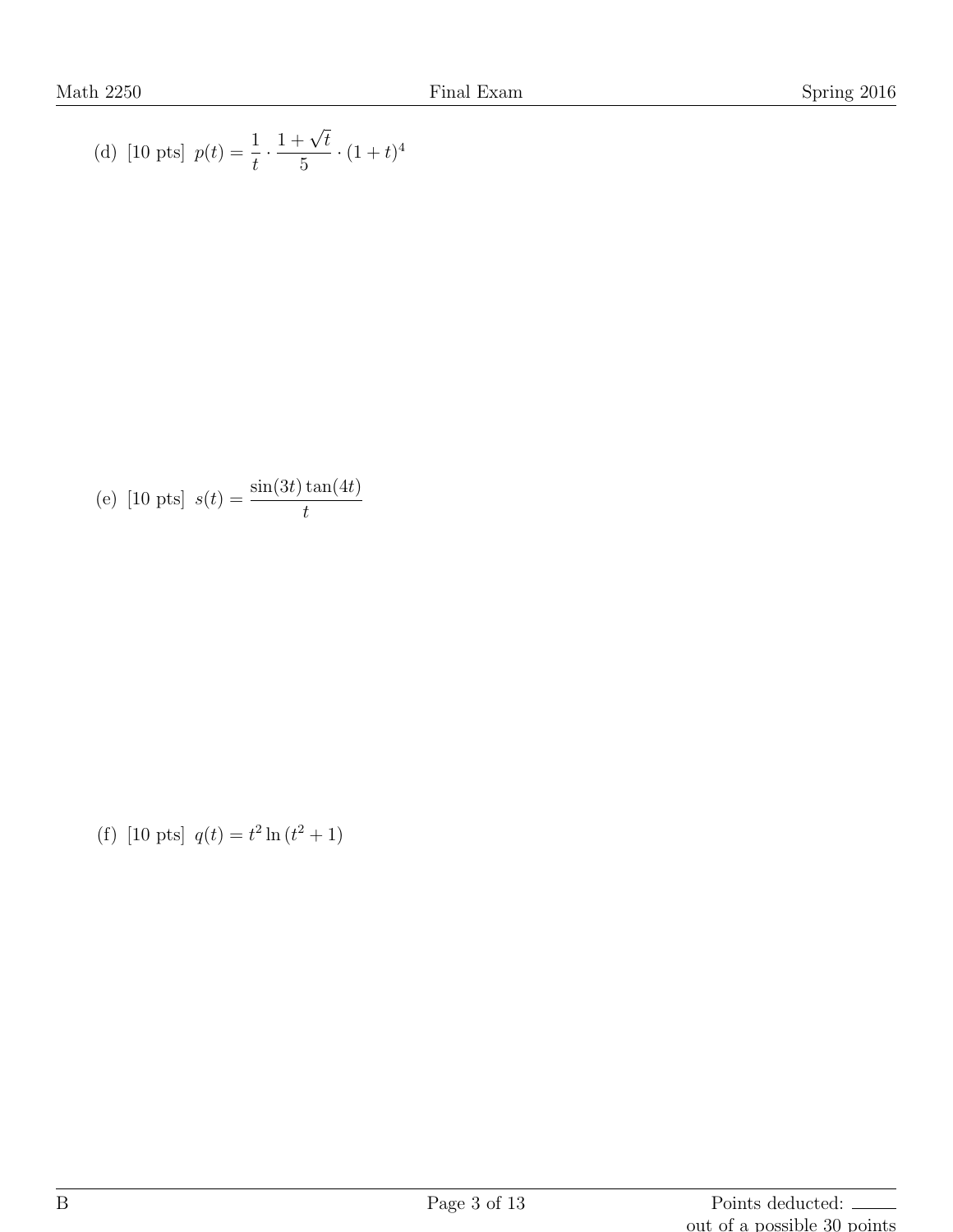2. Determine the anti-derivative represented by each of the following indefinite integrals.

(a) [10 pts] 
$$
\int \left( e^{x/2} + \sin(5x) \right) dx
$$

(b) [10 pts] 
$$
\int \left(2x - \frac{4}{x} + 1\right) dx
$$

(c) [10 pts] 
$$
\int \frac{\ln(x)}{x} dx
$$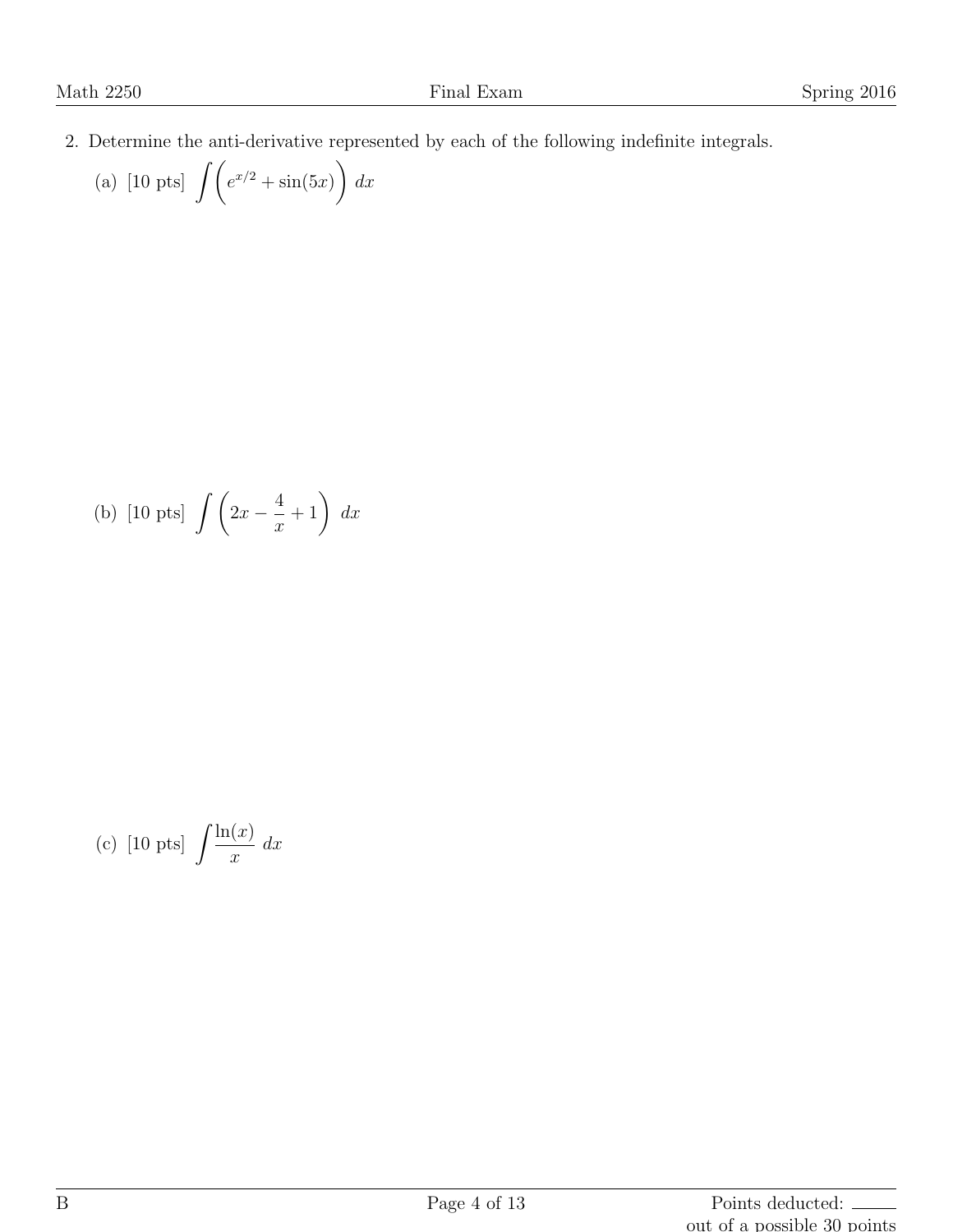3. A timer will be constructed using a pendulum. The period in seconds, T, for a pendulum of length L meters is

$$
T = 2\pi \sqrt{L/g},
$$

where *g* is 9.81 m/sec. The error in the measurement of the period,  $\Delta T$ , should be  $\pm 0.05$  seconds when the length is 0.2 m.

(a) [5 pts] Determine the exact resulting error,  $\Delta L$ , necessary in the measurement of the length to obtain the indicated error in the period.

(b) [5 pts] Use the linearization of the period in the formula above to **estimate** the error,  $\Delta L$ , necessary in the measurement of the length to obtain the indicated error in the period.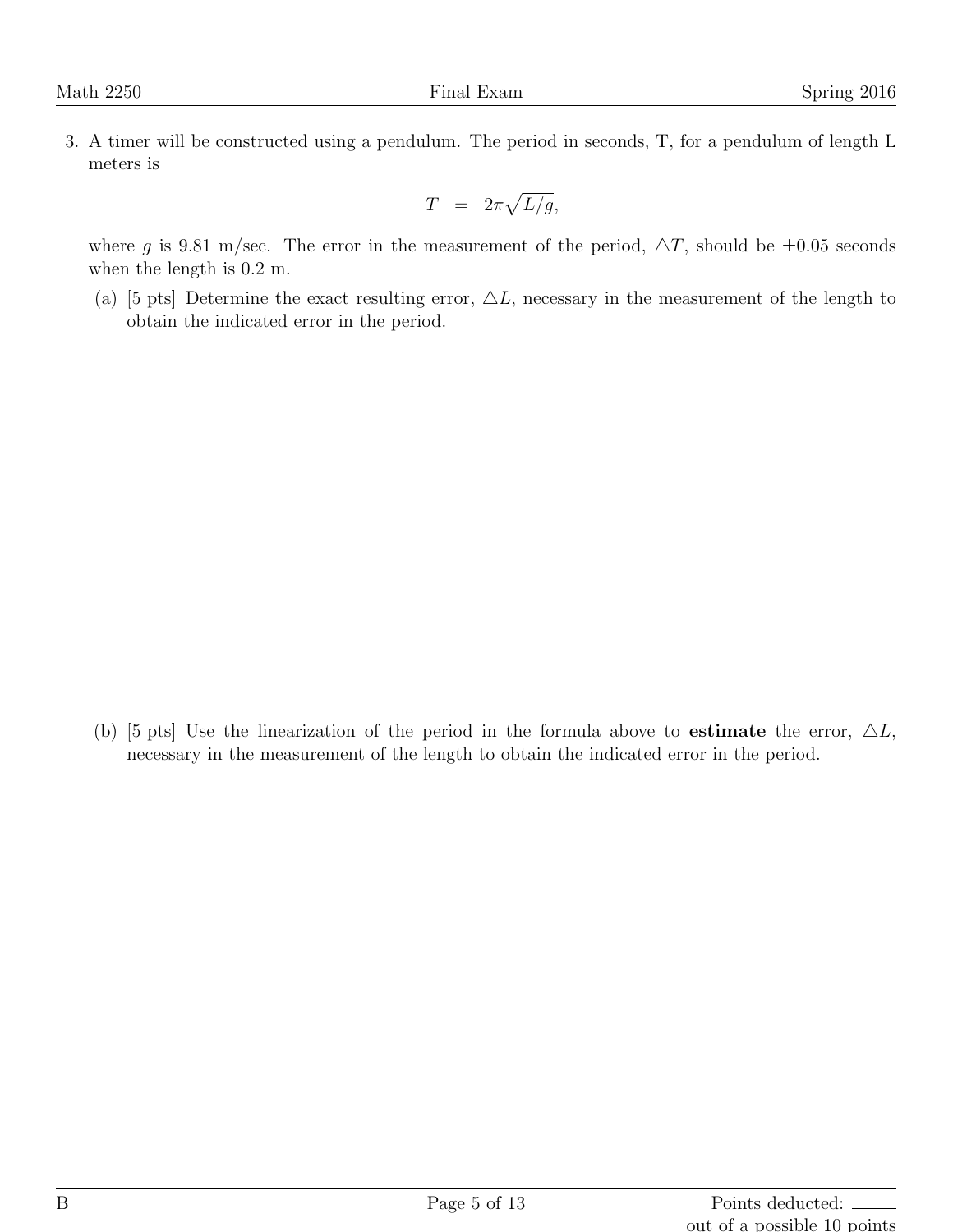4. [10 pts] A function,  $f(x)$ , is concave down and increases for  $0 < x < 2$ . It is concave down and decreases for  $2 < x < 4$ . It is concave up and decreases for  $4 < x < 6$ . Make a sketch of a function that satisfies this criteria. On a separate set of axes below it make a sketch of the function's derivative.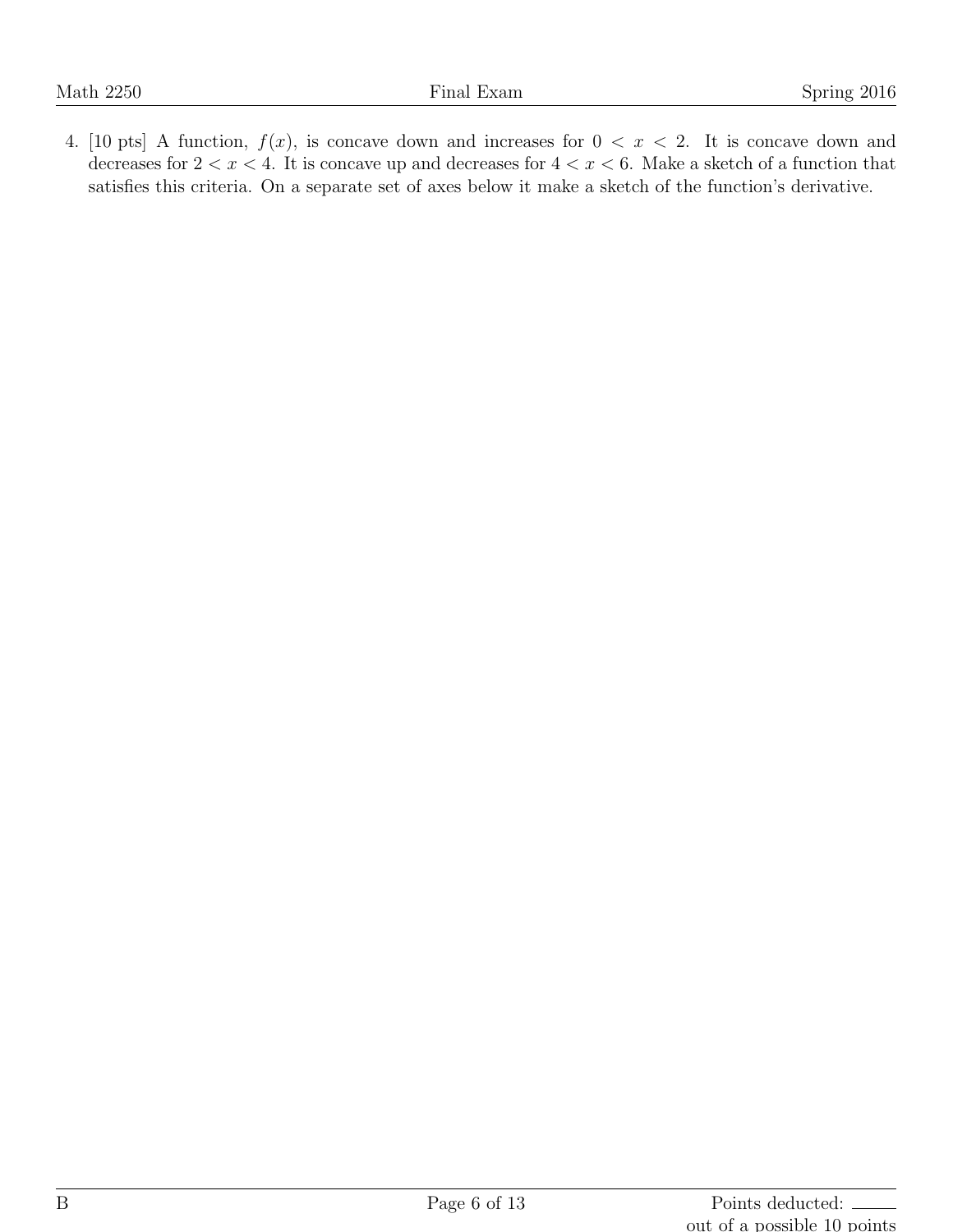- 5. Determine each of the following limits.
	- (a) [10 pts]  $\lim_{x \to 0} (1+x)^{3/x}$ .

(b) [10 pts] 
$$
\lim_{x \to \infty} \frac{\cos(2x) - 1}{x^2}
$$
.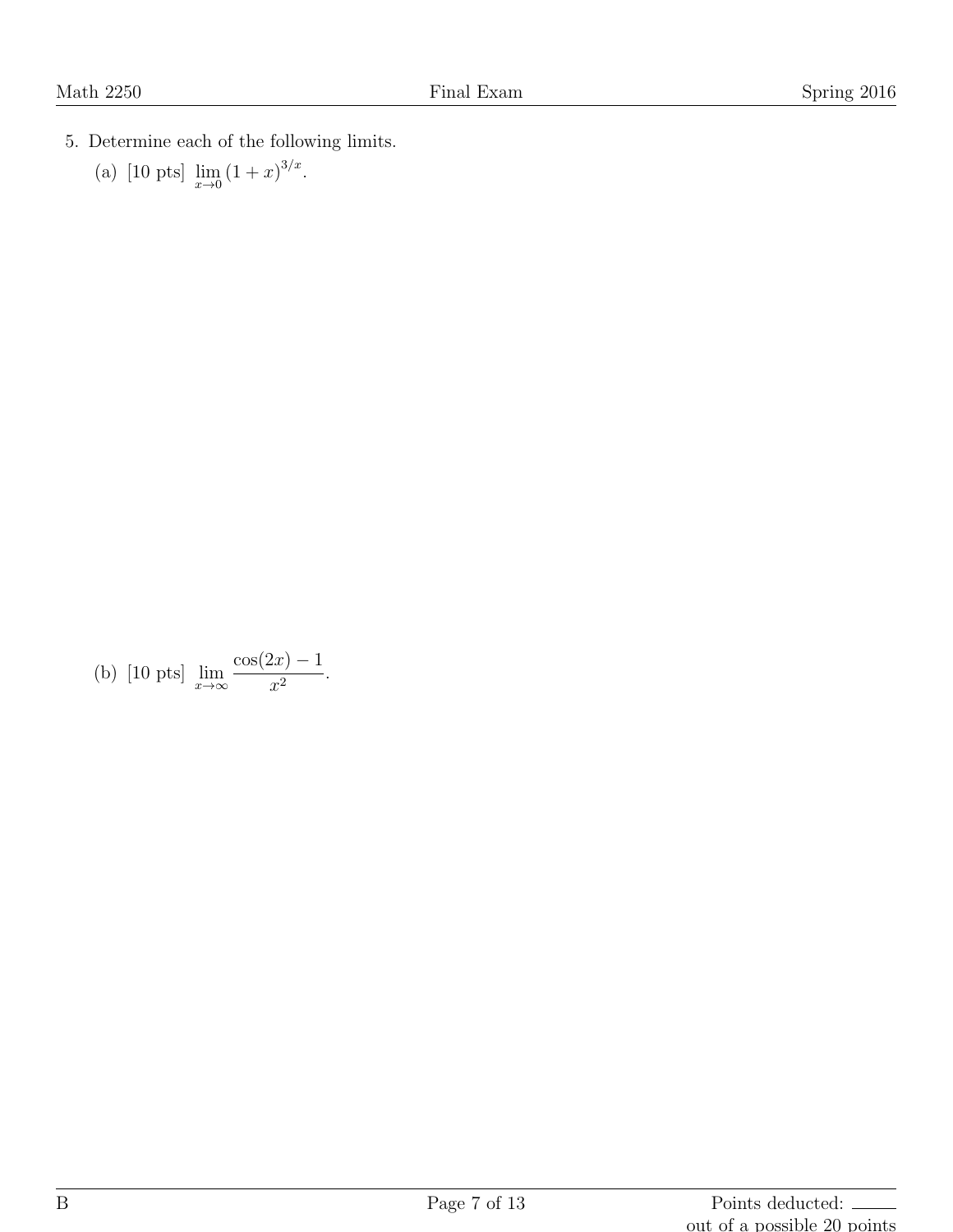6. [10 pts] The graph of a function is shown below. Approximate the area under the curve from  $x = 1$ to *x* = 3 using a Riemann sum with three intervals. Add a sketch of the rectangles to the plot that correspond to the Riemann sum. Show all of your work. (You do not have to evaluate your result and can leave it as a sum, but it must be in a form that can be directly entered into a calculator.)

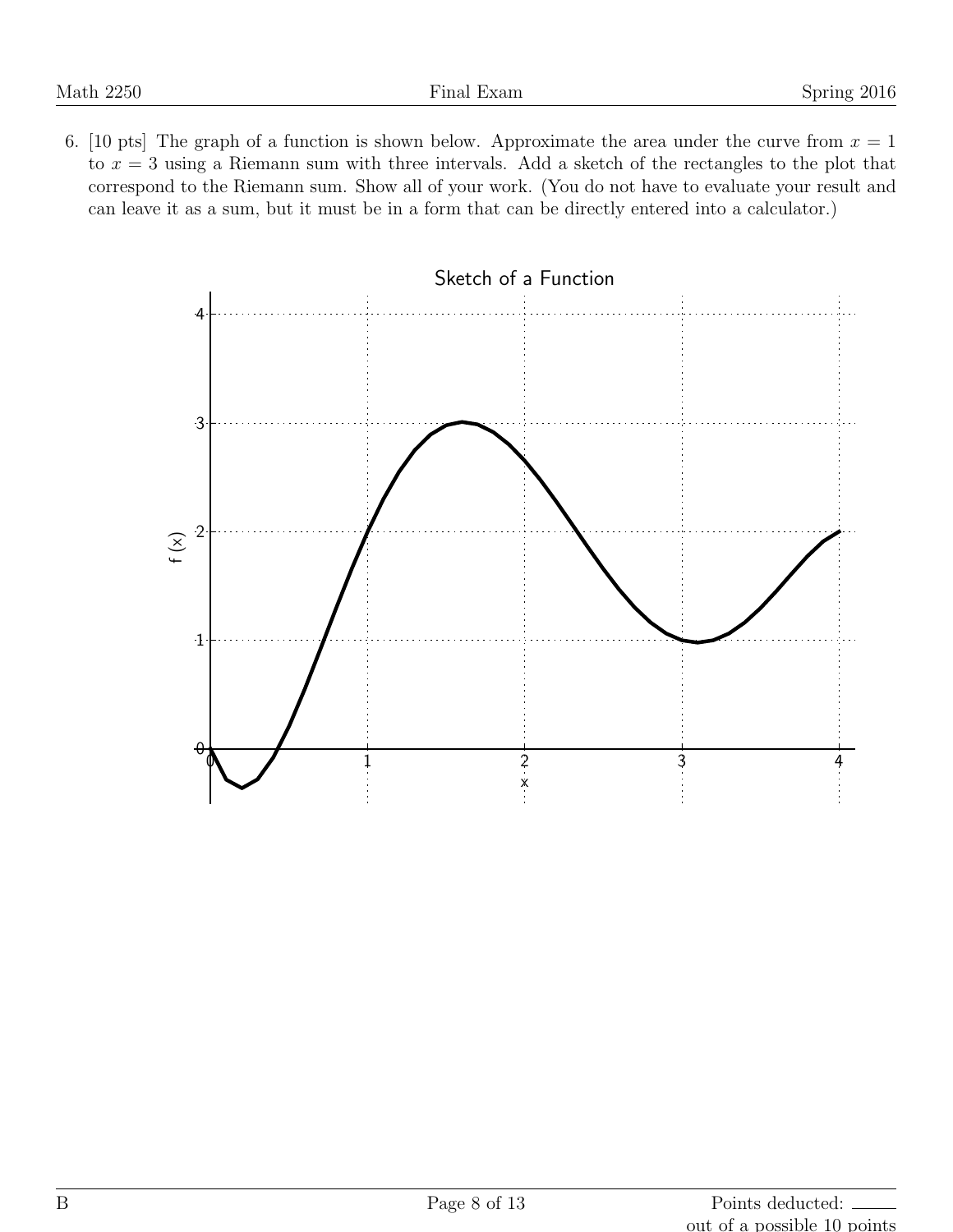7. [10 pts] Use the definition of the derivative to show that

$$
\frac{d}{dx}\left(x+\frac{1}{x}+2\right) = 1-\frac{1}{x^2}.
$$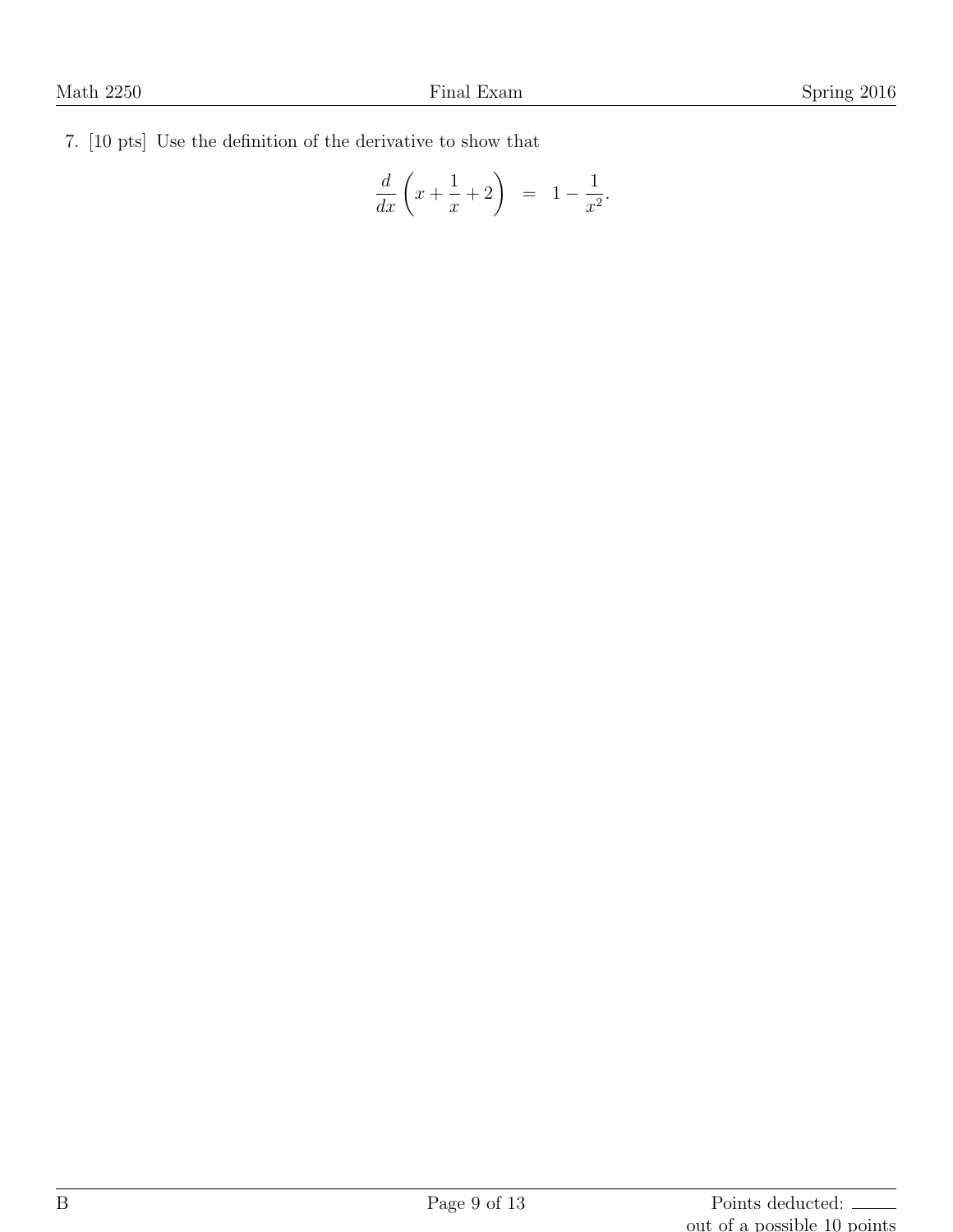8. [10 pts] The velocity of an object is given by

$$
v(t) = \sin(2t) + e^{-t}.
$$

The initial position is  $x(0) = 2m$ . Determine the equation for the position at any time.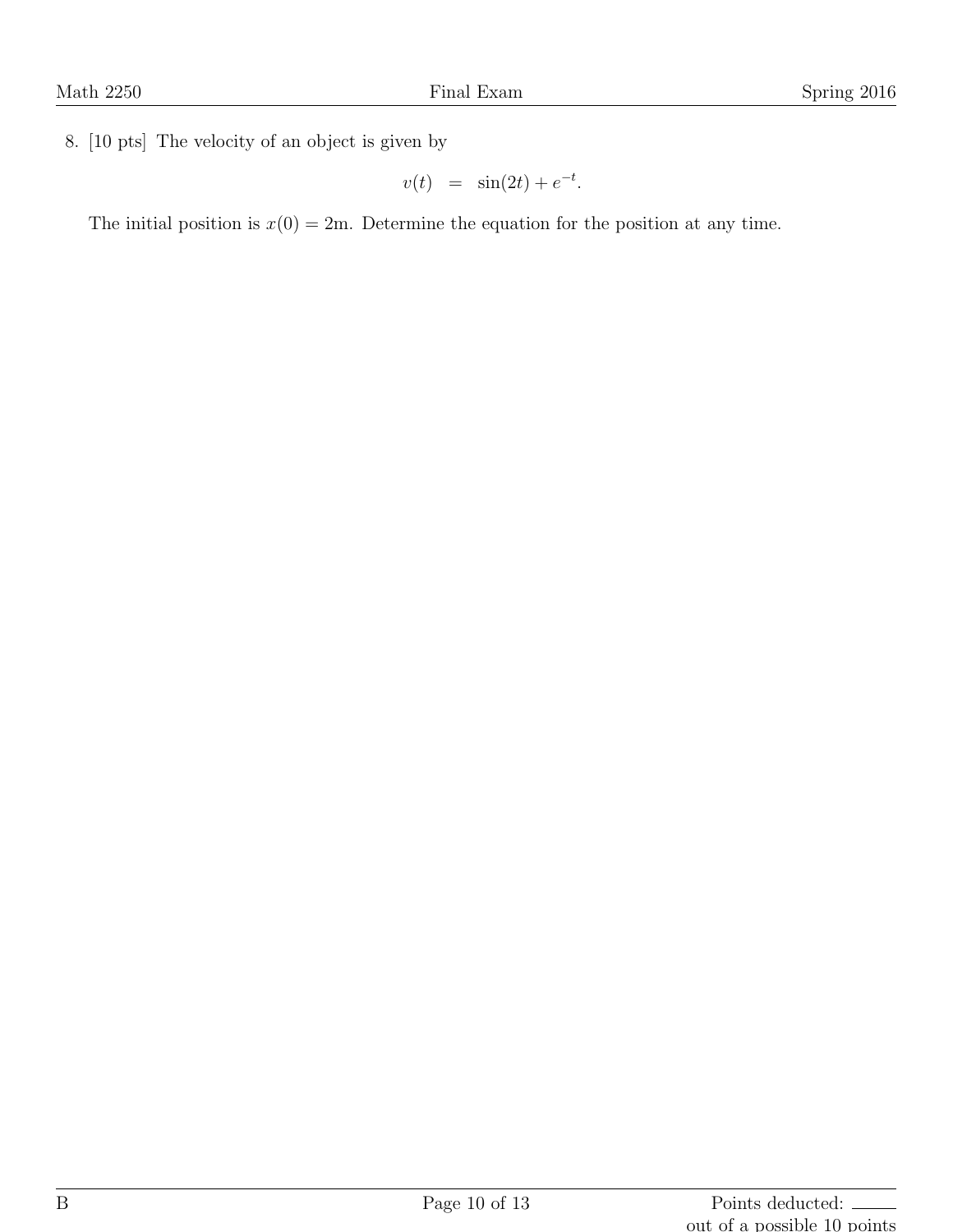9. A container holds 50 liters of water. A valve is closed and is slowly turned. The water is drained from the container in 2 minutes.

For each statement indicate if it must be true, must be false, or if it is not possible to determine indicate that you cannot tell from the given information. For each statement provide a complete, one sentence explanation for your reasoning.

(a) [3 pts] **True/False/Cannot Tell** The container held 25 liters of water after one minute.

(b) [4 pts] **True/False/Cannot Tell** At some point in time the rate of change of the volume of water in the container was 25  $1/\text{min}$ .

(c) [3 pts] **True/False/Cannot Tell** At some point in time the rate of change of the volume of water in the container was 20  $1/\text{min}$ .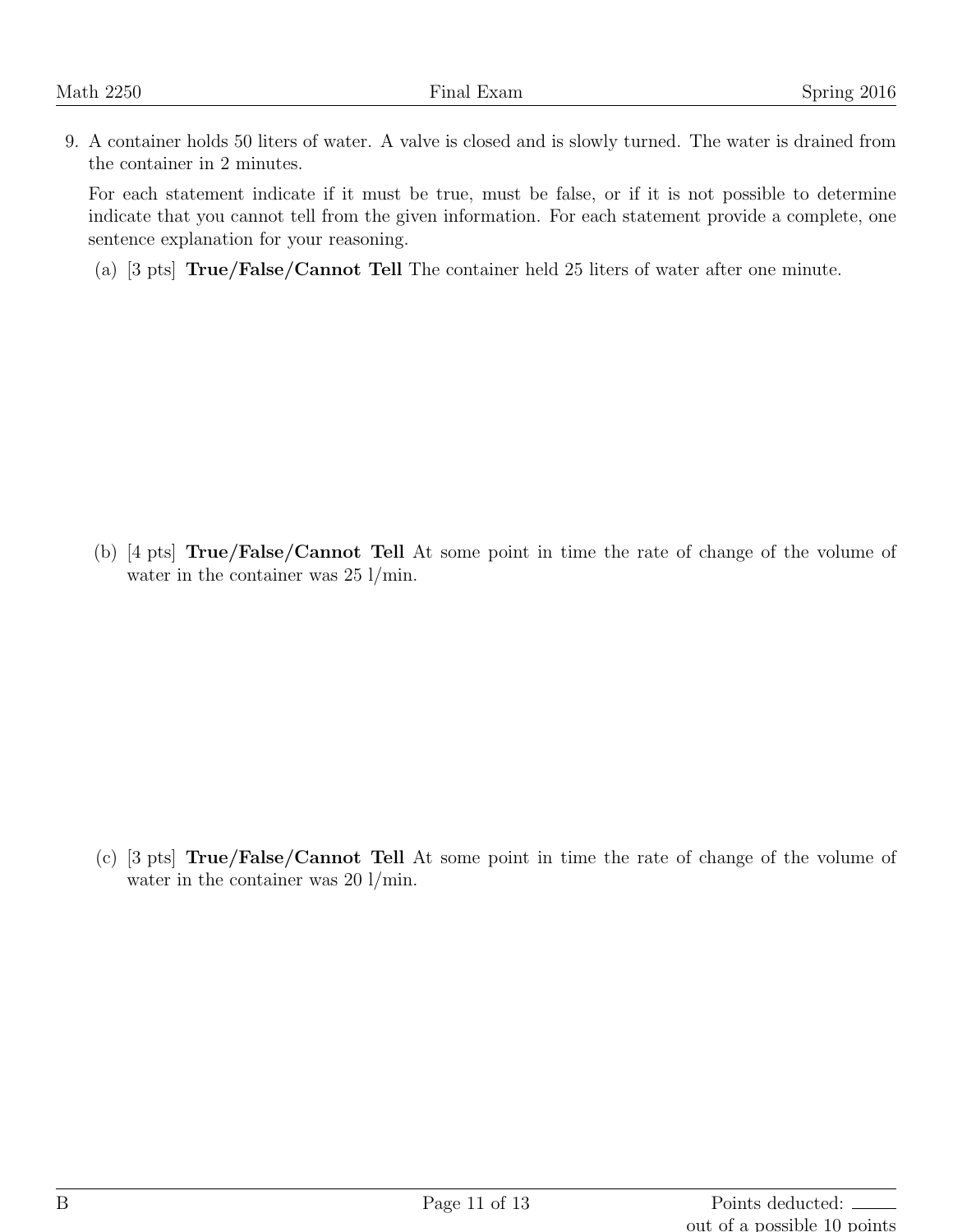10. [10 pts] A rectangular beam will be cut from a cylindrical log whose radius is 15cm. The stiffness of the resulting beam is proportional to the width multiplied by the cube of its depth. Determine the width and depth that will result in the beam with the greatest stiffness.